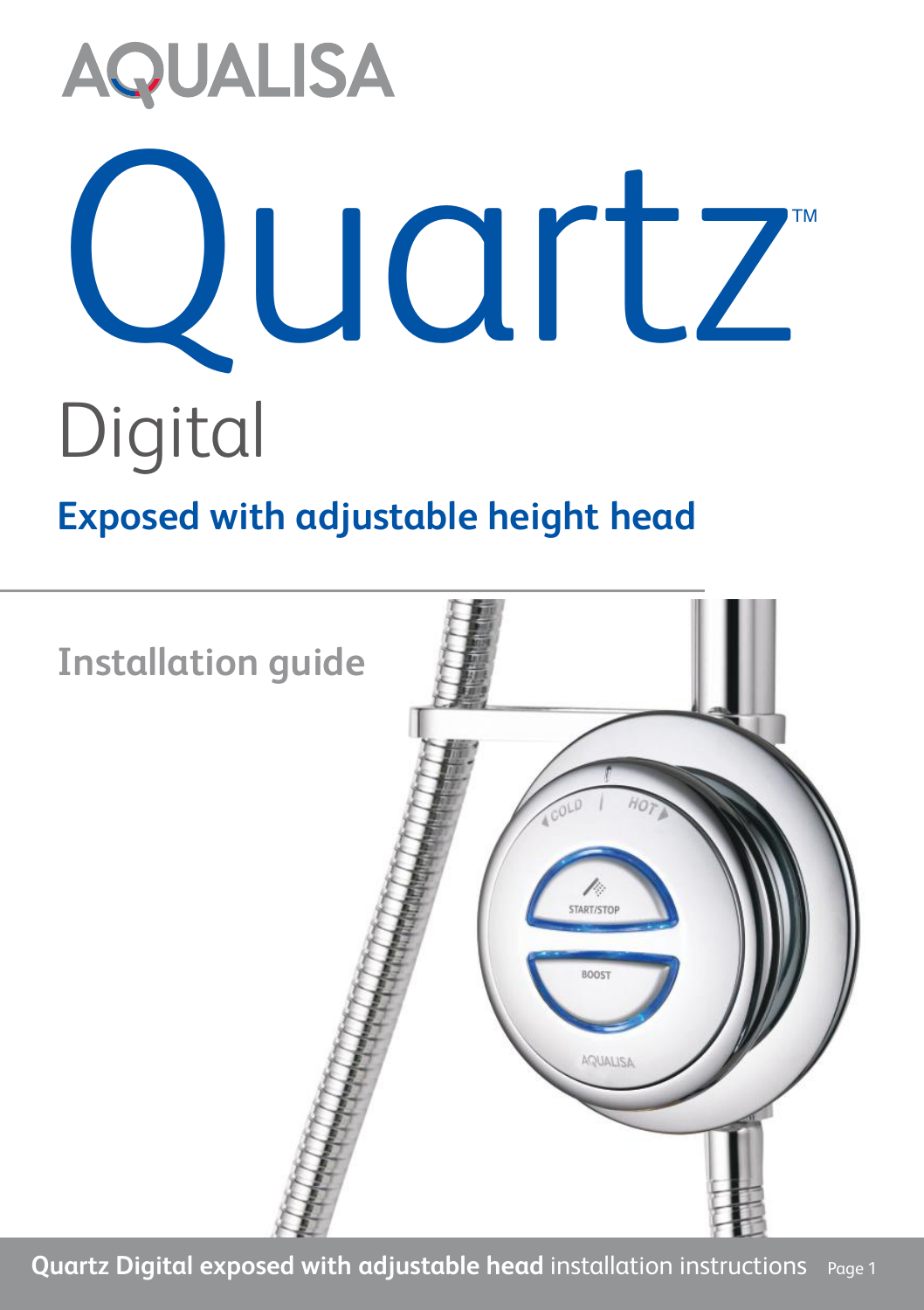## **Quartz Digital exposed**

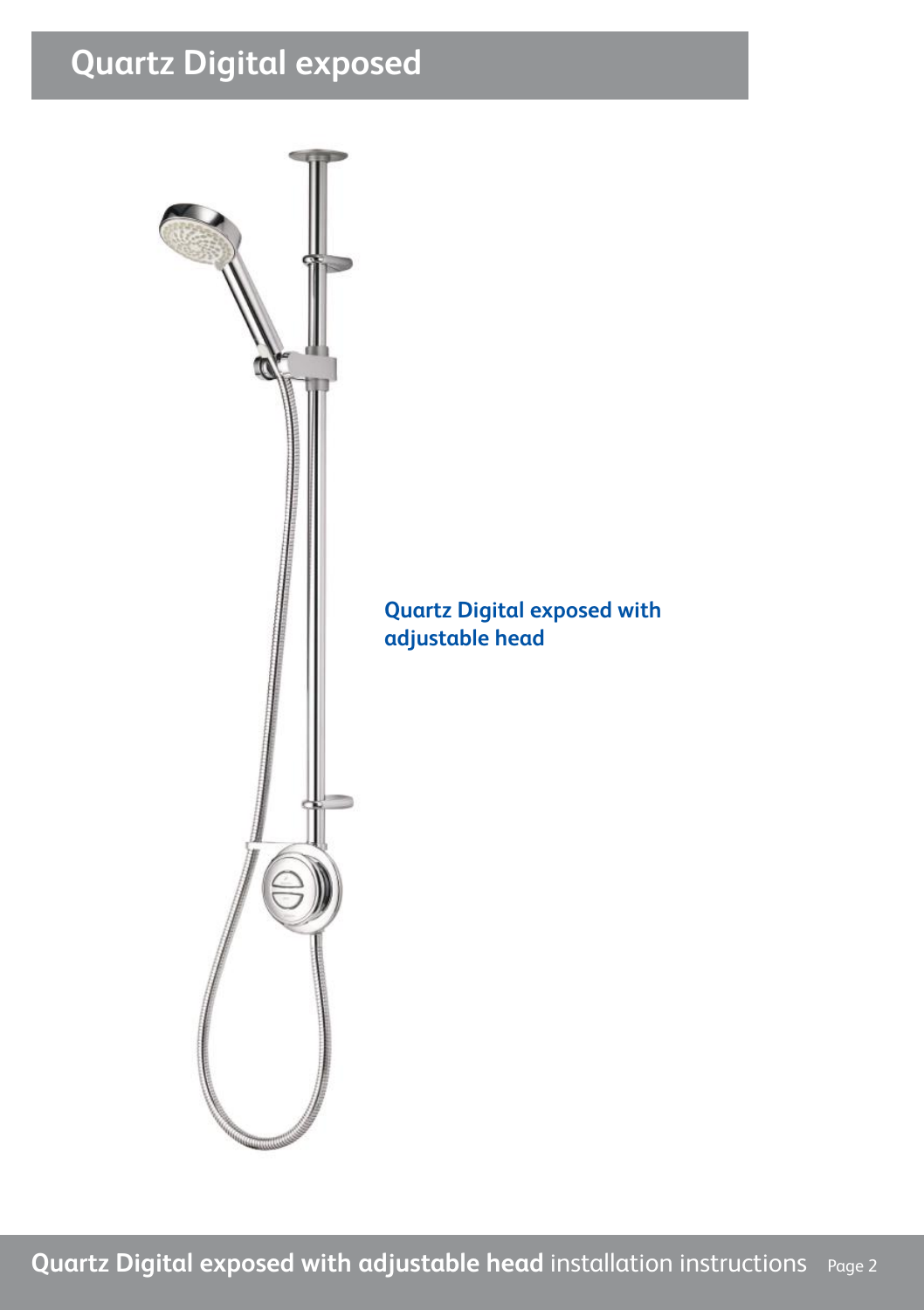#### **Components (HP/Combi)**

#### **Components (Gravity pumped)**



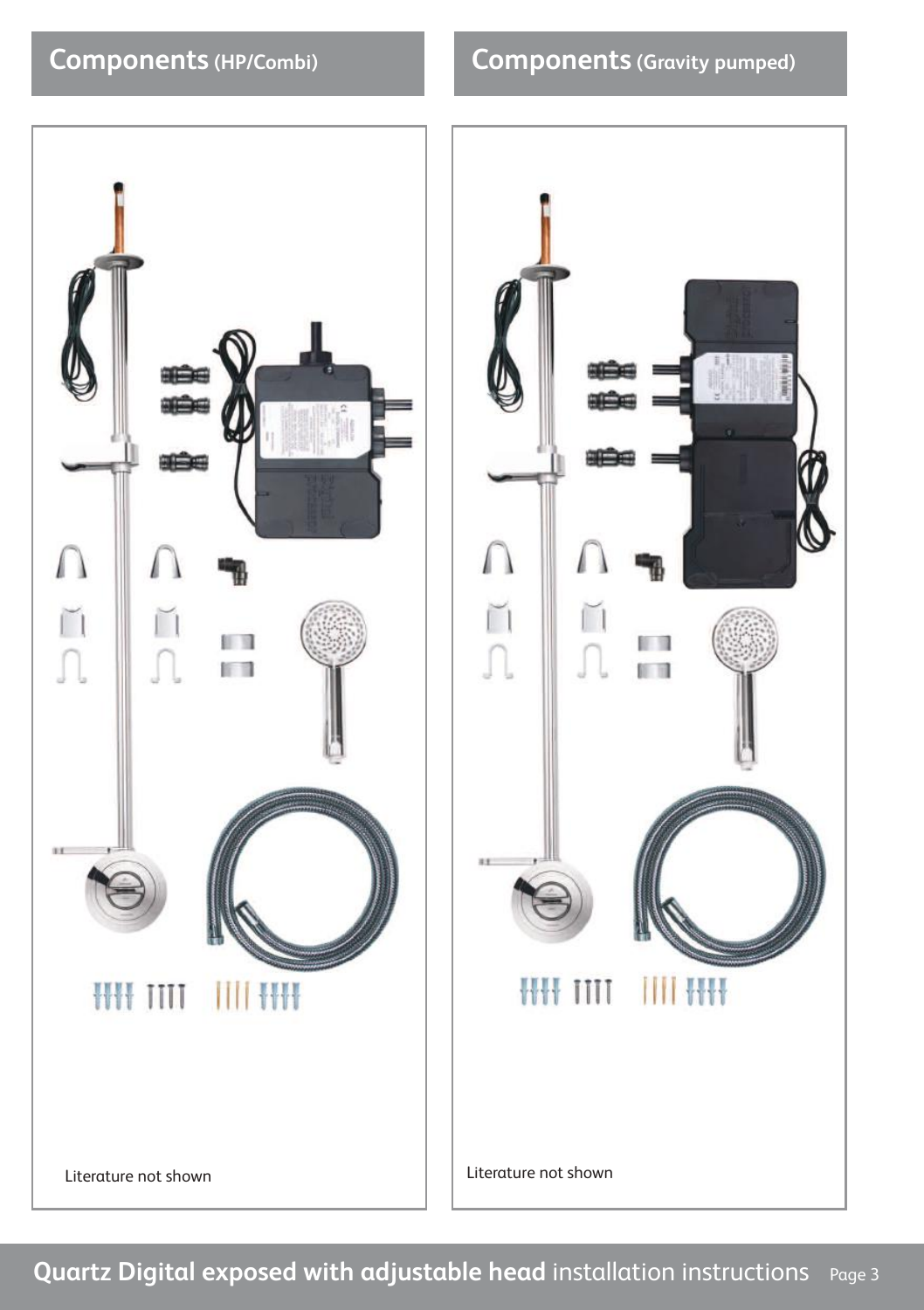# Important information

#### **Safety information**

This product must be installed by a competent person in accordance with all relevant current Water Supply Regulations.

ALL SHOWERS REQUIRING AN ELECTRICAL CONNECTION MUST BE INSTALLED BY A QUALIFIED PERSON FOLLOWING THE LATEST REVISION OF BS 7671 (WIRING REGULATIONS) AND CERTIFIED TO CURRENT BUILDING REGULATIONS.

This product is not intended for use by persons (including children) with reduced physical, sensory or mental capabilities, or lack of experience and knowledge, unless they have been given supervision or instruction concerning safe use of the product, understanding the hazards involved, by a person responsible for their safety.

Children should be supervised to ensure they do not play with the product.

Cleaning and user maintenance shall not be made by children without supervision.

This system should be installed so that other taps or appliances operated elsewhere within the premises do not significantly affect the flow.

The shower must not be used with a hot water supply temperature over 65°C.

The processor is supplied factory pre-set at a maximum temperature of 45°C. The maximum temperature is fully adjustable to suit site conditions. If adjusted, we recommend the outlet temperature is set to a MAXIMUM of  $46^\circ C$ 

The Digital processor must be installed in an accessible location for servicing and maintenance.

The Digital processor must not be installed in situations where either the ambient temperature is likely to exceed 40°C or where freezing may occur.

The control must not be installed in situations where the ambient temperature is likely to fall below 5°C or rise above 40°C.

We do not recommend the use of Quartz Digital in steam therapy facilities.

This appliance must be earthed.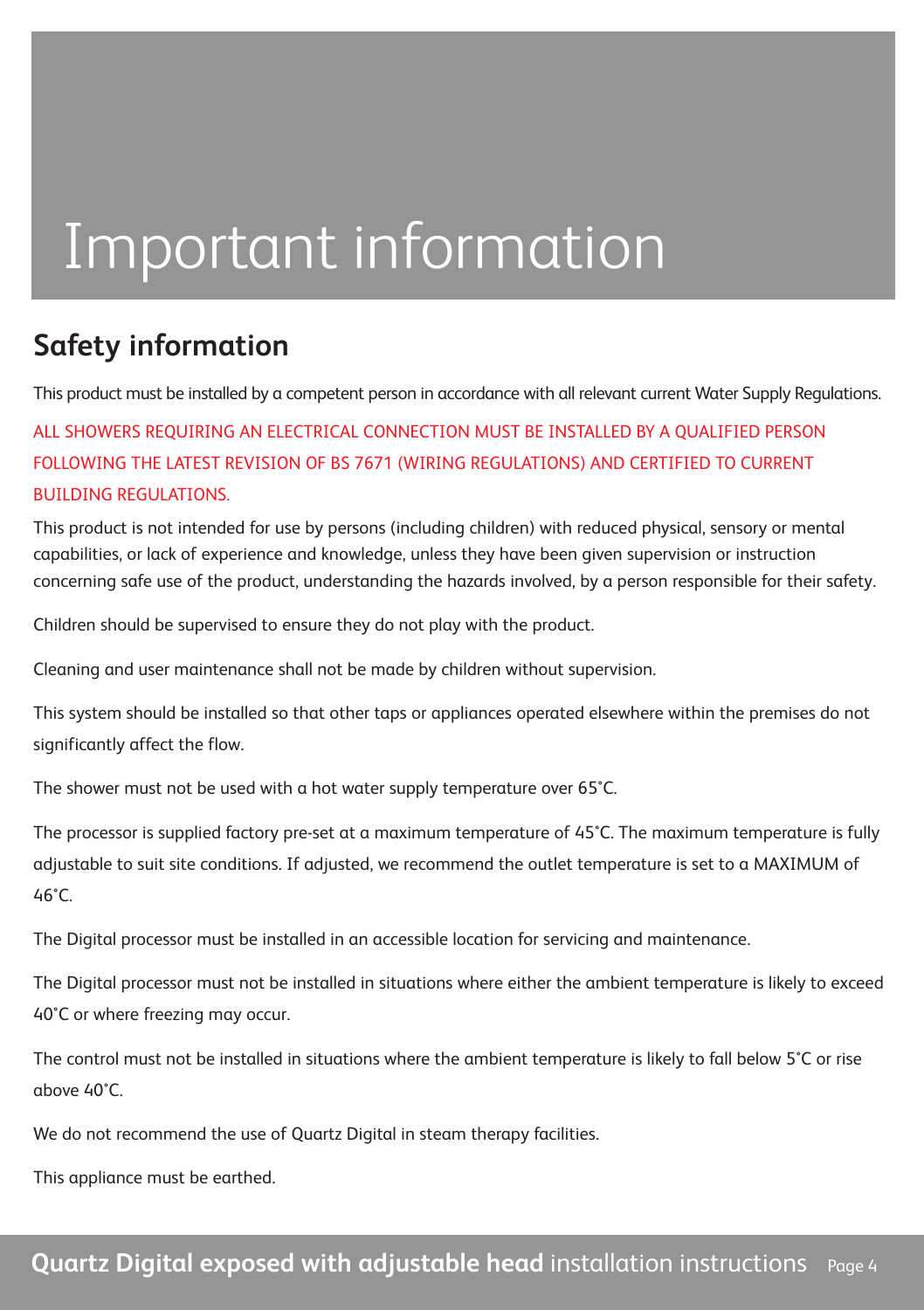Cables which are chased into the wall must be protected by a suitably sized conduit or sheathing to allow for removal in the event of service and maintenance purposes.

Surface mounted cables must also be protected by a suitable approved conduit, even in a loft, where there may be a risk of damage from vermin.

The power lead must only be replaced by the manufacturer or his accredited agent.

The user control is supplied from a safety low voltage source.

This product is suitable for domestic use only.

Quartz Digital is supplied with a 5 year guarantee.

#### **Installation of Digital Gravity Pumped processor (for gravity stored systems)**

The Quartz Digital Gravity Pumped shower system is designed to operate up to a maximum static pressure of 100kPa ((1 bar)(10 metres head)(14.5psi)).

Under no circumstances must the pumped processor be connected directly to the water main or in line with another booster pump.

The minimum actual capacity of the cold water storage cistern should be not less than 225 litres (50 gallons). The capacity of the hot water cylinder must be capable of meeting anticipated demand.

#### **Installation of Digital HP/Combi processor (for balanced high pressure and unvented systems, combination boiler systems and separately pumped gravity systems)**

Pressures: The Quartz Digital HP/Combi shower system is designed to operate up to a maximum static pressure of 700kPa ((7 bar)(100psi)). Where pressures are likely to exceed 700kPa ((7 bar)(100psi)), a pressure reducing valve must be fitted to the incoming mains supply. A setting of 400kPa ((4 bar)(60psi)) is recommended. It should be noted that daytime pressures approaching 600kPa((6 bar)(80psi)) can rise above the stated maximum overnight.

#### **Special notes for combination boiler systems**

The appliance must have a minimum domestic hot water rating of 24kW (80,000BTU) and be of the type fitted with a fully modulating gas valve.

If in any doubt, please contact the appliance manufacturer before installation commences.

PLEASE NOTE: DUE TO PERFORMANCE CHARACTERISTICS OF COMBINATION BOILERS, SEASONAL INLET TEMPERATURE CHANGE WILL AFFECT THE PROCESSOR OUTLET FLOW RATE RESULTING IN VARYING SHOWER FLOW RATE AND FLOW CONTROL RANGE. INLET TEMPERATURE CHANGE MAY ALSO CAUSE THE TEMPERATURE LED'S TO FLASH; THIS IS NOT NECESSARILY CHANGING THE OUTLET TEMPERATURE.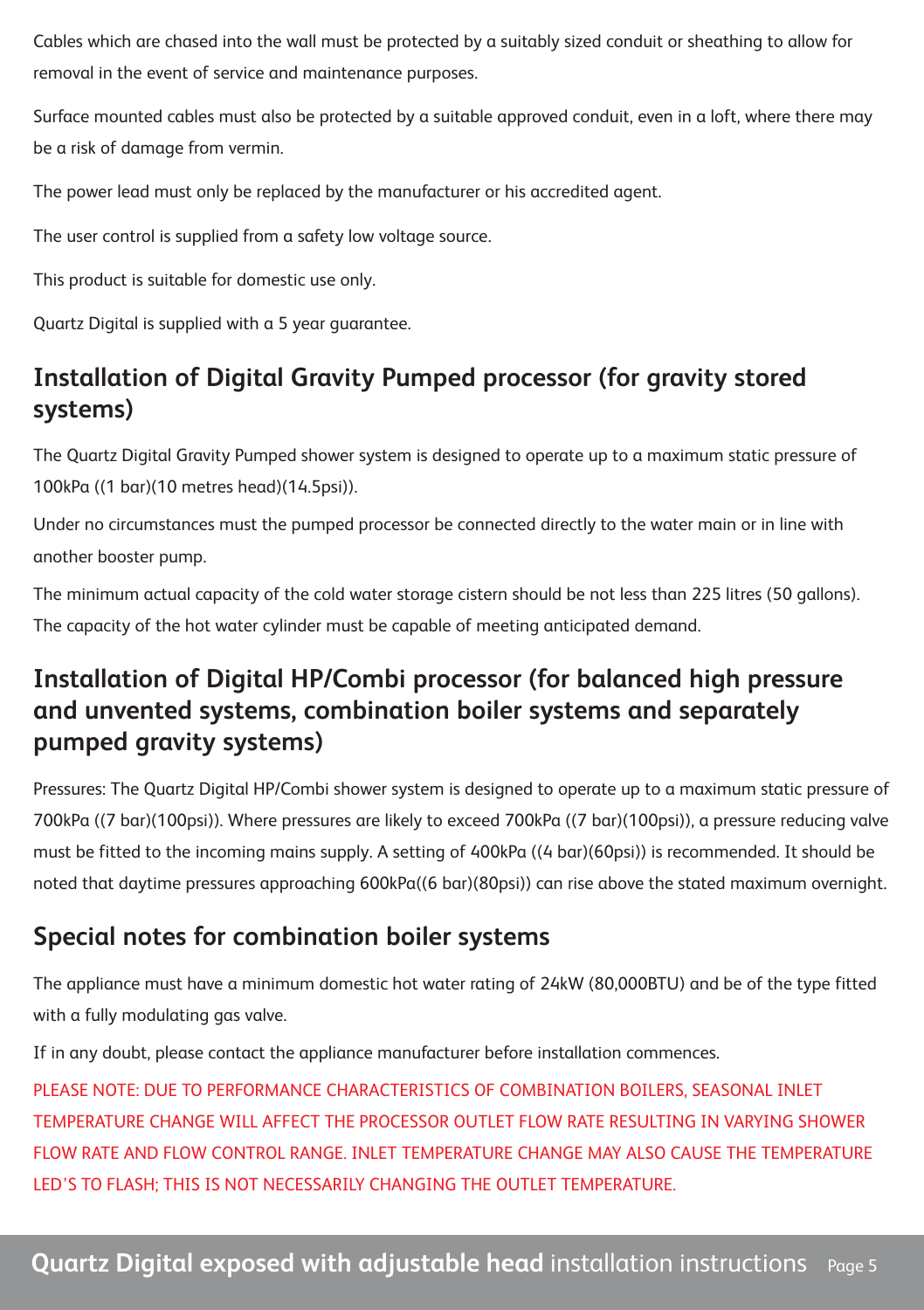#### **Special notes for separately pumped gravity systems**

We recommend a **MINIMUM** pump rating of 1.5 bar. For optimum performance a 2.5 bar pump should be used for all separately pumped installations.

A twin ended pump is required for use with single outlet Digital products.

A universal type twin ended pump (works on both positive and negative head conditions) is required for use with Digital Divert products.

The minimum actual capacity of the cold water storage cistern should be not less than 225 litres (80 gallons). The capacity of the hot water cylinder must be capable of meeting the anticipated demand.

#### THIS PRODUCT IS NOT SUITABLE FOR USE WITH A SINGLE ENDED PUMP.

#### **Connections**

This product incorporates 'push-fit' type connections. Tube should be cut using a rotary type cutter and lubricated using a silicone-based lubricant or petroleum jelly (Vaseline or similar) prior to insertion into the fitting. If plastic pipe is used, the tube insert must not increase the tube diameter or extend the cut-off length by more than 2mm.

THESE FITTINGS ARE NOT SUITABLE FOR STAINLESS STEEL TUBE. COMPRESSION FITTINGS MUST NOT BE USED.

#### **Pipe sizing**

Long pipe runs, on both inlet and outlet, will reduce the flow rate at the shower head, 22mm pipe work should be used on inlets and reduce down to 15mm as close to the valve as possible to reduce pressure losses and help maintain flow rate. If using 15mm pipe, copper pipe is preferred, to optimise performance minimise the number of elbows used. If long pipe runs are unavoidable on the outlet, use copper pipe rather than plastic, particularly if a diverter is used, and minimise the number of elbows as the pipe inserts are very restrictive.

#### **Flushing**

Some modern fluxes can be very corrosive and, if left in contact, will attack the working parts of this unit. All soldering must be completed and the pipe work thoroughly flushed out in accordance with current Water Supply Regulations prior to connection of the product.

#### **After installation**

Familiarise the end user with the Quartz Digital operation and hand them this guide. Complete and post the guarantee card or register online at www.aqualisa.co.uk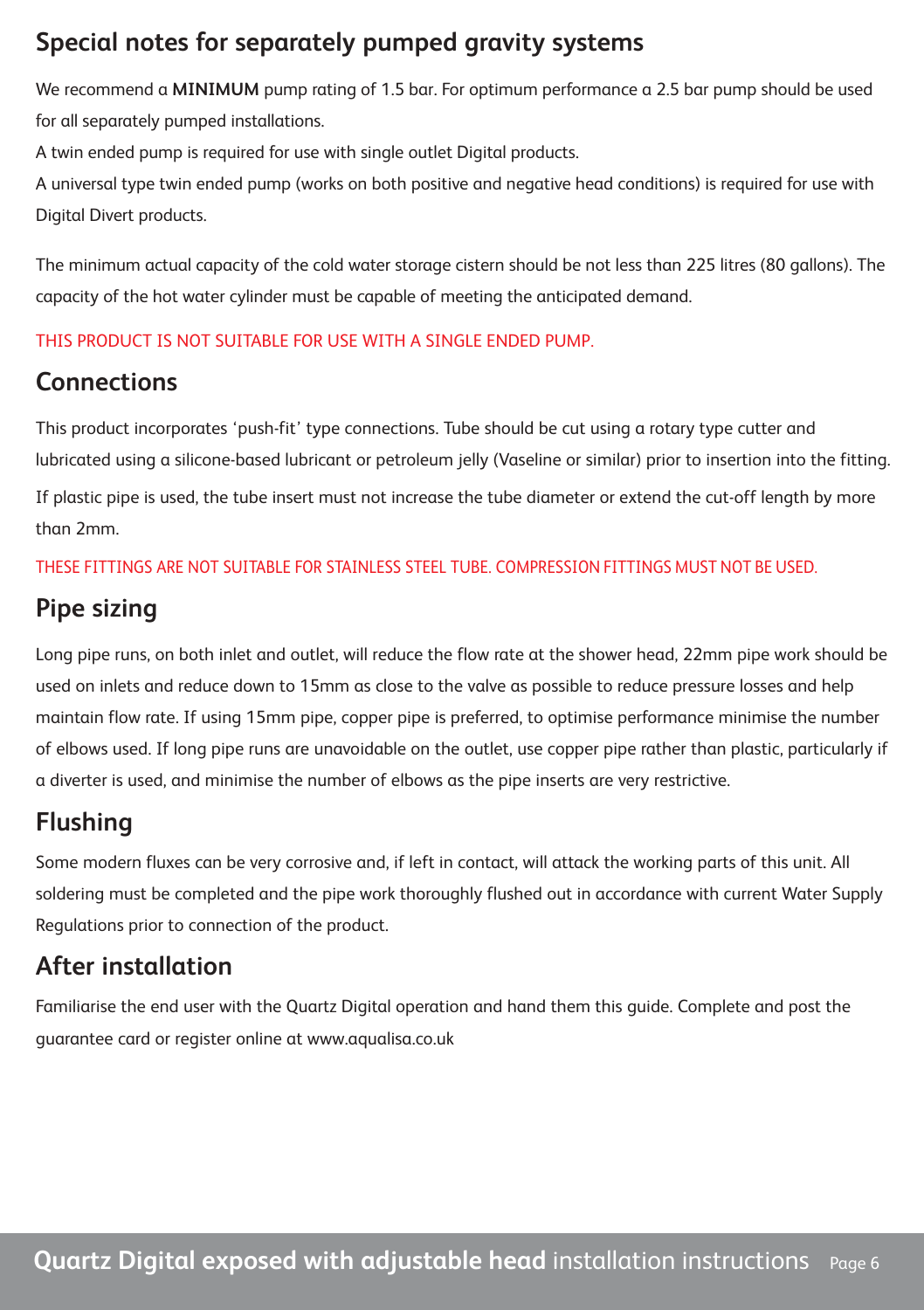## Installation instructions

**!**

**!**

**!**

**2**

**!**

This product must be installed by a competent person in accordance with the relevant Water Supply Regulations.

In addition to the guide below, it is essential that the written instructions overleaf are read and understood and that you have all the necessary components (shown overleaf) before commencing installation.

The Quartz Digital shower system is supplied with universal fixings intended to secure it to a suitable wall.

To ensure safe operation and installation of this product, the processor MUST be installed in one of the orientations shown.



Isolation valves are supplied with the Digital processor and must be fitted on both inlets and the blended water outlet. All pipe work should be run in 15mm pipe. All pipe work should be supported. For externally pumped gravity fed installations, 22mm pipe work should be run as close to the processor as possible before reducing down to 15mm.



The inlet supply centres are 48mm. The inlet supply centres deviate from EN1111 and EN1287, but are deemed to be a special case. Please note arrow on isolation valve to indicate direction of flow. Compression fittings should not be used on the inlet and outlet spigots and may affect the warranty if fitted.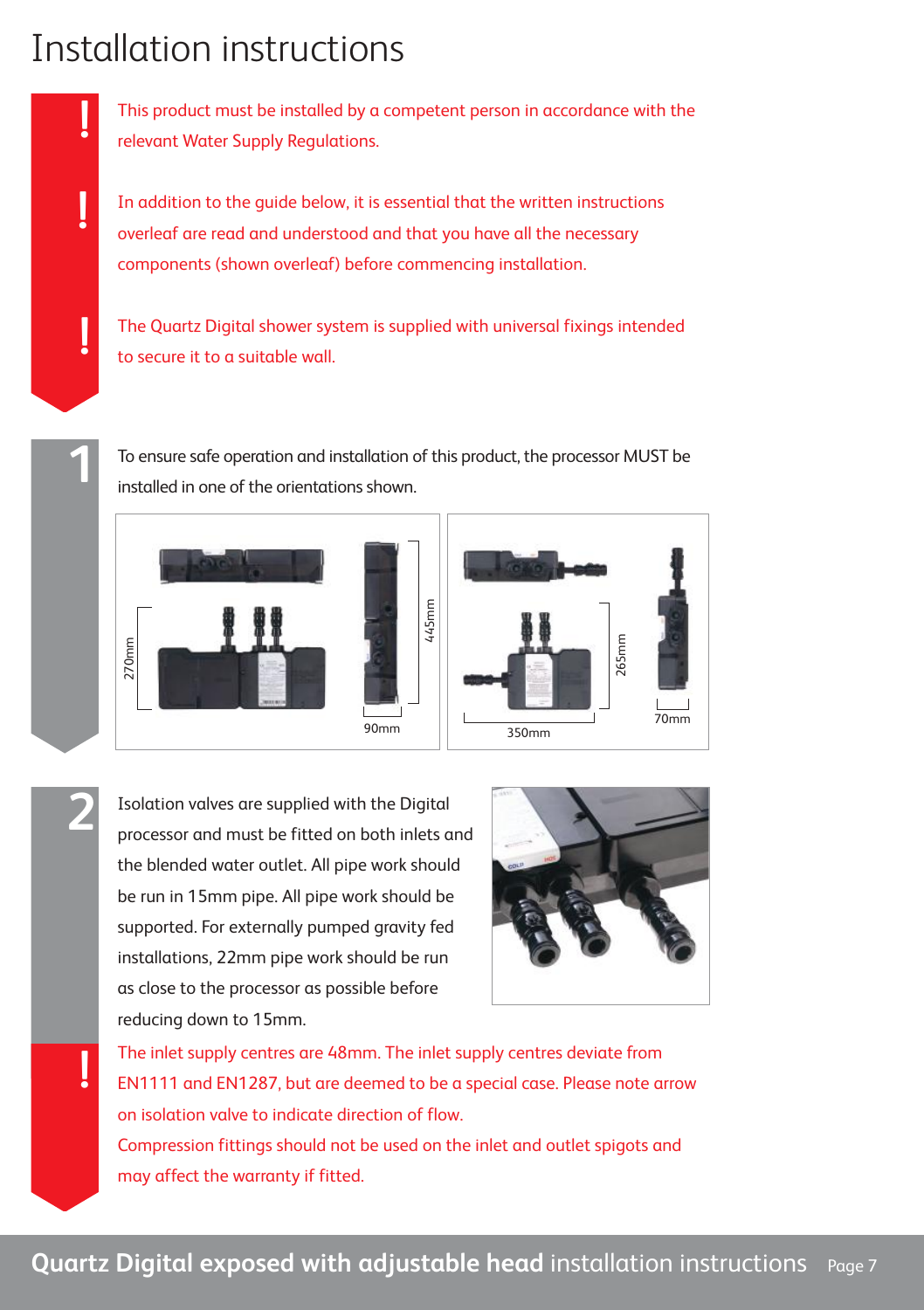Choose the position for your Digital processor as close to the shower control as possible. The processor may be sited in the roof space above the proposed shower site, in the airing cupboard or behind a screwed bath panel if more convenient. If siting in the roof space, ensure that freezing cannot occur and that no insulation material is placed under or over the processor. Please refer to the system layout diagrams.



**!** THE PROCESSOR MUST BE SITED IN <sup>A</sup> POSITION THAT IS SAFELY ACCESSIBLE FOR SERVICING AND COMMISSIONING PURPOSES. WHEN FITTED IN THE LOFT SPACE, THE ROUTE TO AND THE AREA AROUND THE PROCESSOR MUST BE BOARDED TO ENSURE A SAFE WORKING ENVIRONMENT.

The optimum position for the Digital processor is in the roof space above the shower site to take full advantage of the ease and speed of installation – please refer to the note above.

The distance between the Digital processor and shower control must be within range of the 10m data cable supplied.

Place the Digital processor on a solid mounting surface, adjusting the fixing feet into suitable positions. Mark then drill and prepare suitable fixings before securing the processor to the mounting surface using the screws provided.



Flush out the hot and cold supply pipes. **5**

**!**

**4**

The maximum hot water inlet temperature must be no more than 65°C.

**3**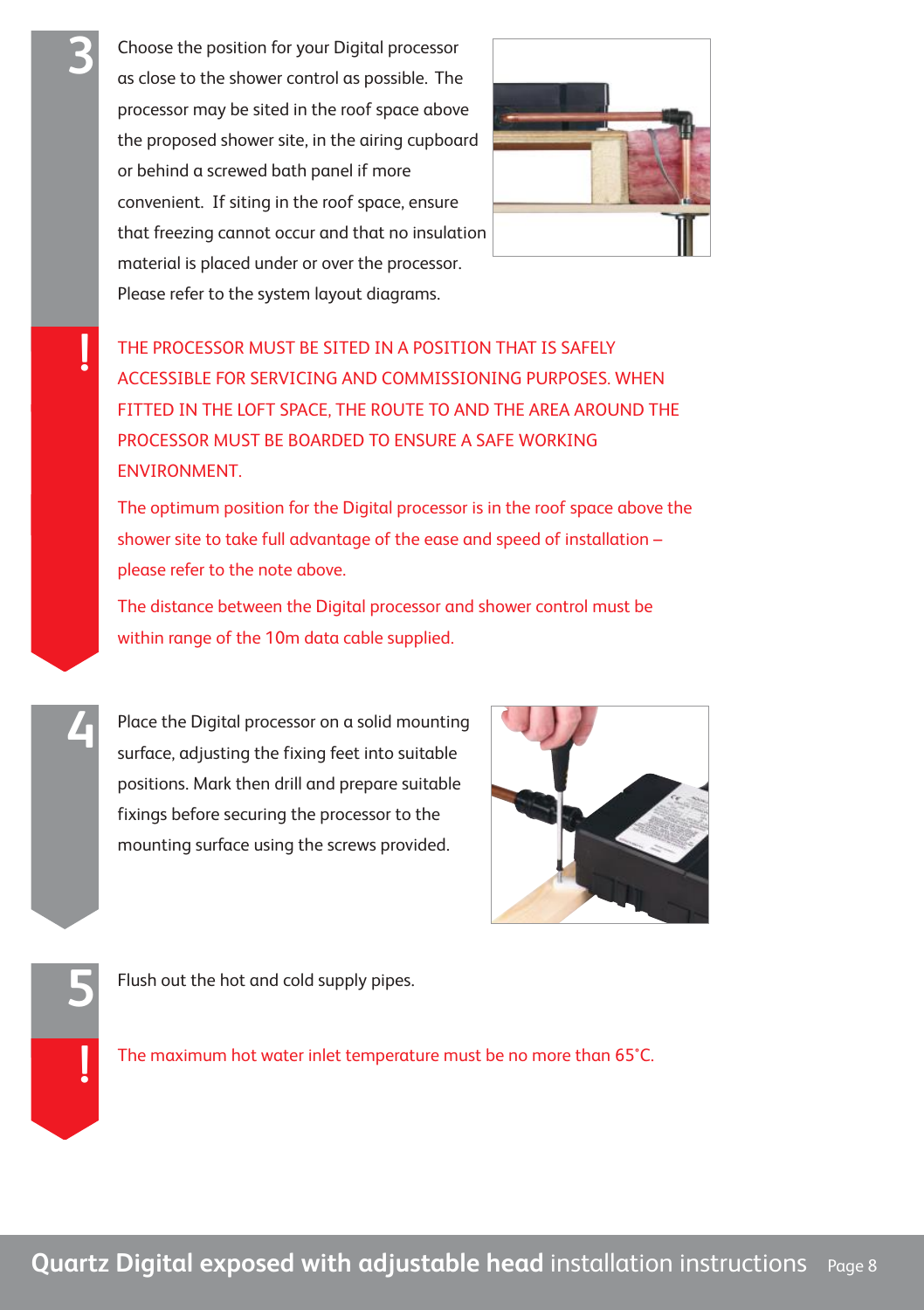**6** Attach the supply pipes to the Digital processor, ensuring that the cold and hot feeds are fitted into the appropriately marked inlets.

DO NOT SOLDER NEAR TO PLASTIC **DO NOT SOLDER**<br>**COMPONENTS** 



**7** Locate a suitable entry point into the ceiling for the riser rail, avoiding joists and services.

The centre of the riser rail stands 45mm from the wall. If this is not suitable, the spacers provided with the fixing brackets will increase the depth to 70mm from the wall.



**!**

**9**

**11**

Drill a hole through the ceiling, a minimum of Ø30mm, maximum Ø40mm.

Feed the riser rail assembly containing the supply pipe and data cable through the hole in the ceiling, ensuring that the control is at the desired height, the rail is vertical, and that there is adequate working clearance above the top of the rail in the roof space.



Temporarily slide the gel hook up the rail ensuring it is positioned higher than **10** the lower fixing bracket assembly.

Place the lower bracket support pillar into position ensuring the locking lug is correctly fitted into the location hole.

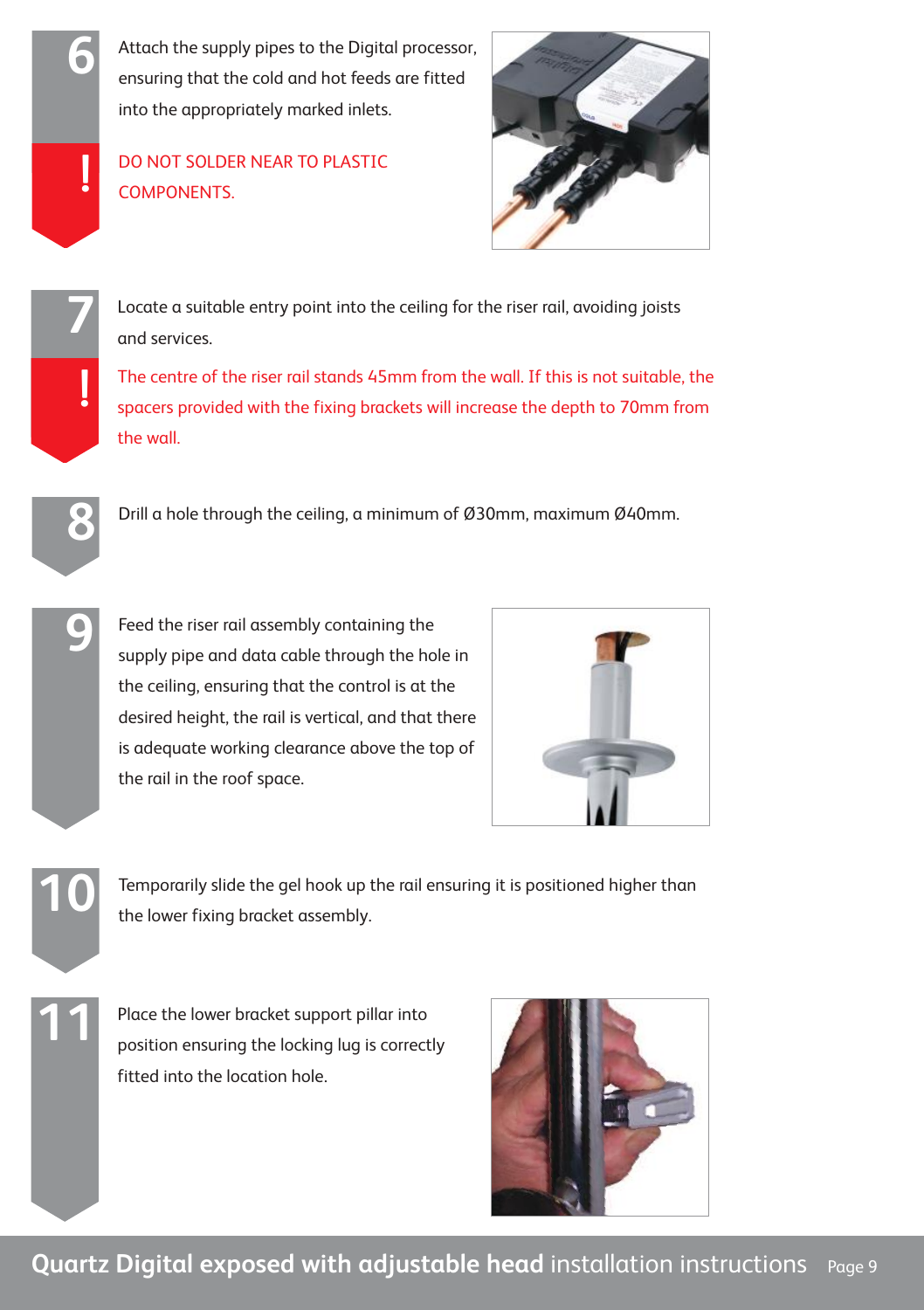12 Carefully slide the fixing bracket over the rail<br>
onto the support pillar.





**15**

**16**

Ensuring the rail assembly has been passed through the hole in the ceiling and **13** is at the desired height, mark the screw holes and remove the fixing bracket.

Prepare suitable fixings and slide the fixing bracket back over the rail onto **14** the support pillar. Secure to the wall using the screws provided.

Place the upper rail bracket support pillar into the desired location ensuring that both the hose restraint and the handset holder are below the rail wall bracket.



Slide the fixing bracket over the rail onto the support pillar and repeat the above fixing procedure.

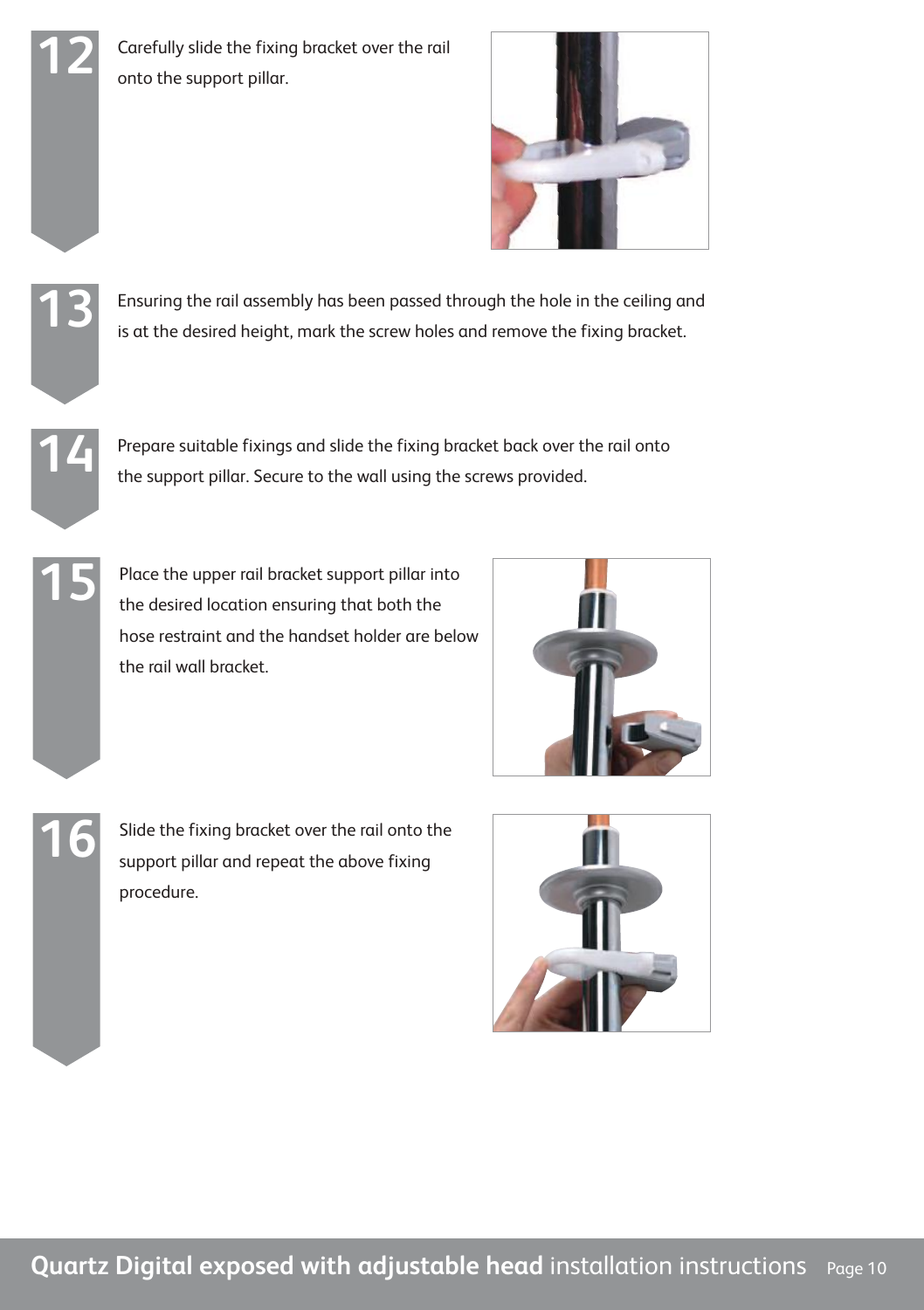Carefully slide the rail end covers onto the fixing brackets flush with the finished wall surface and click the sides firmly into position.





**17**

18 slide the ceiling plate up to the ceiling to cover<br>the entry hole.

The ceiling plate cannot be sited against an uneven surface. If there is coving or an alternative obstruction, please ensure the entry hole is neat and unobtrusive; otherwise the inner tube could be visible within the showering area.



If the ceiling height is over 2.4m (8ft), a Digital riser rail extension kit will be required. Contact our Customer Service Department to purchase a riser rail extension kit (part no: 223217).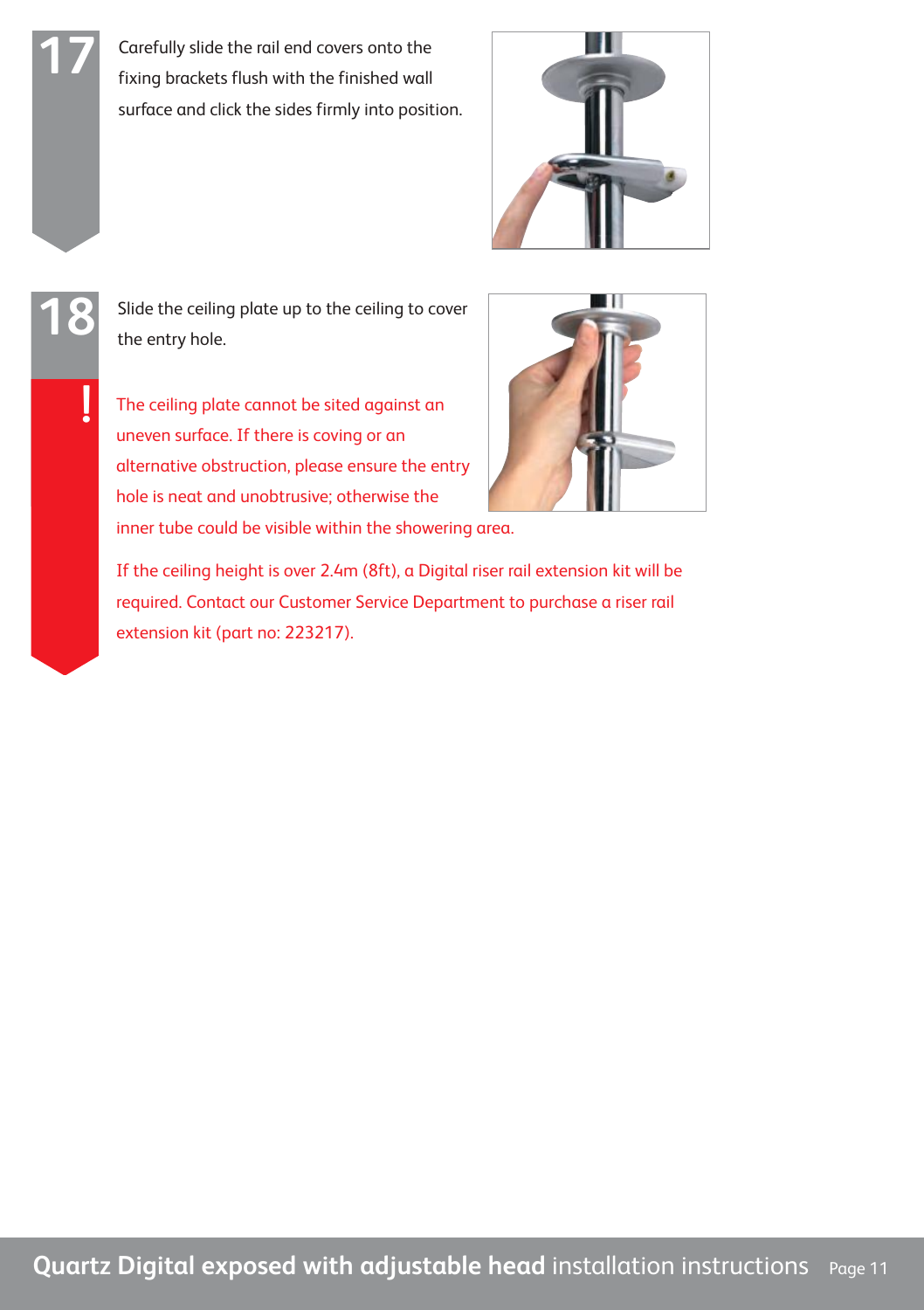Connect the outlet pipe to the mixed water outlet on the Digital processor, using the push-fit elbow provided. Using pipe clips as appropriate, ensure that all pipe work is perpendicular to the processor, i.e. not putting any strain on the fittings.

**19**

**!**

**20**

**!**

Do not solder any additional pipe work to the 15mm copper pipe from the Digital shower system as the low voltage data cable could be damaged. Instead, use push-fit fittings where necessary, to connect additional copper piping.

TO ENSURE OPTIMUM PERFORMANCE USE THE MINIMUM AMOUNT OF ELBOWS.

TO MAXIMISE FLOW RATES WE RECOMMEND USING COPPER PIPE WITH THE MINIMUM AMOUNT OF ELBOWS.

BEFORE ANY ELECTRICAL ADJUSTMENT IS ATTEMPTED, THE ELECTRICITY SUPPLY MUST BE TURNED OFF AT THE MAINS SWITCH.

ELECTRICAL INSTALLATION MAY ONLY BE CARRIED OUT BY A QUALIFIED PERSON.

Connect the processor power lead to a double pole 3amp switched fused spur, incorporated in the wiring circuit, in accordance with current wiring rules. Ensure that this is located in an accessible, dry location and not in the bathroom.



THIS APPLIANCE MUST BE EARTHED.

We recommend protecting surface mounted cables in suitable, approved conduit to avoid the risk of damage from vermin.

The data cable and power lead should also be clipped in place with 'P' clips or similar, to avoid accidents.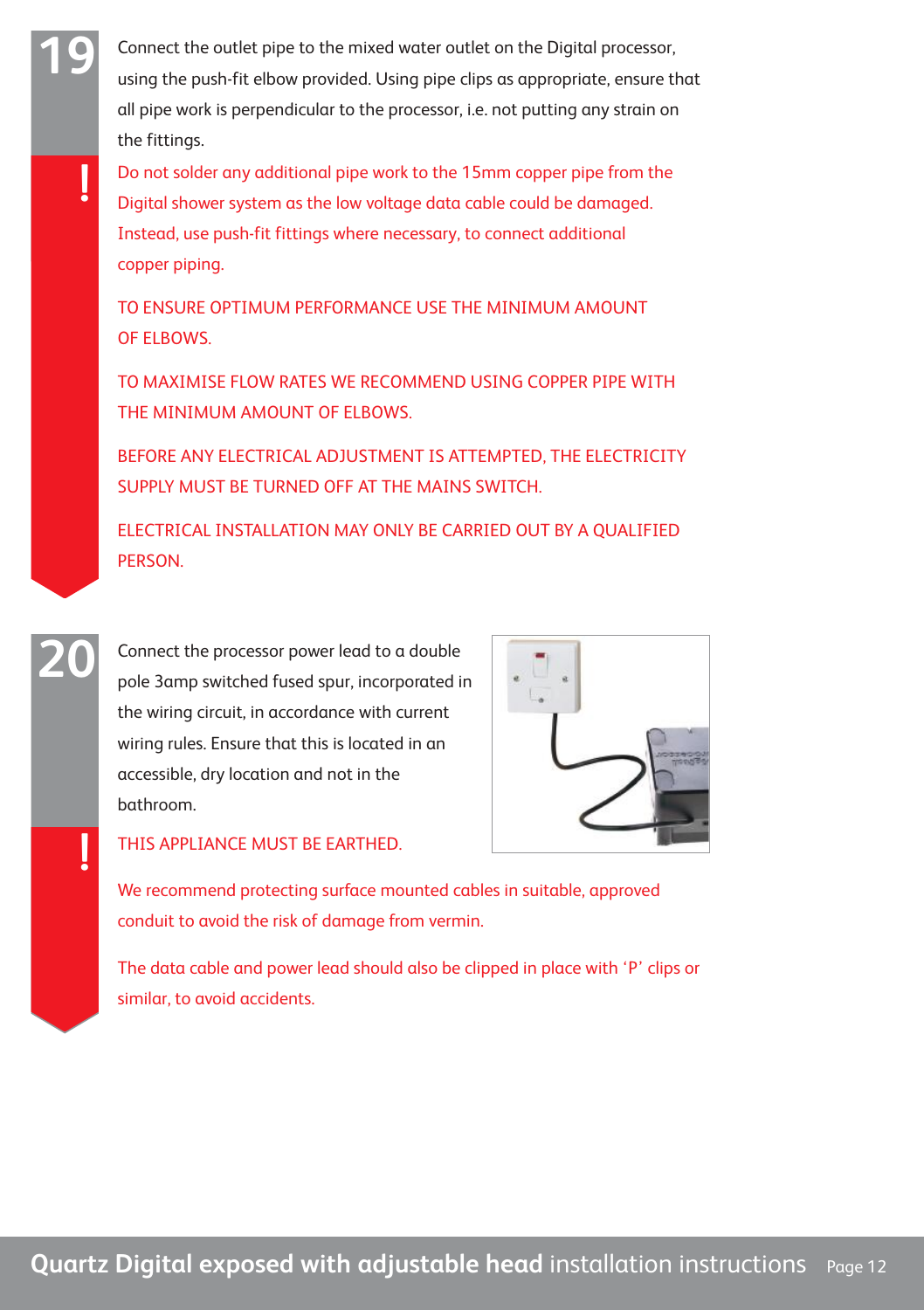Unscrew the single fixing on top of the processor box and then carefully tilt the lid up and off the location lugs and pull the lid clear.



Connect the low voltage data cable into the socket adjacent to the temperature adjuster as indicated on the label. Feed the cable out of the processor box ensuring it is correctly routed within the data cable channel.

**22**

**21**

**!**

**23**

A further data cable socket has been provided for use with the secondary Digital remote



control or Digital diverter. This can be accessed by carefully snapping and removing the entry pillar and connecting the cable as described above.

Connect the power to the processor and press the 'Start/stop' button on the controller to turn the shower on. Ensuring the hose washers are fitted at either end of the shower hose, attach the hose and flush the system through for 15 seconds to clear any debris. Turn the shower off and isolate from the electricity supply.

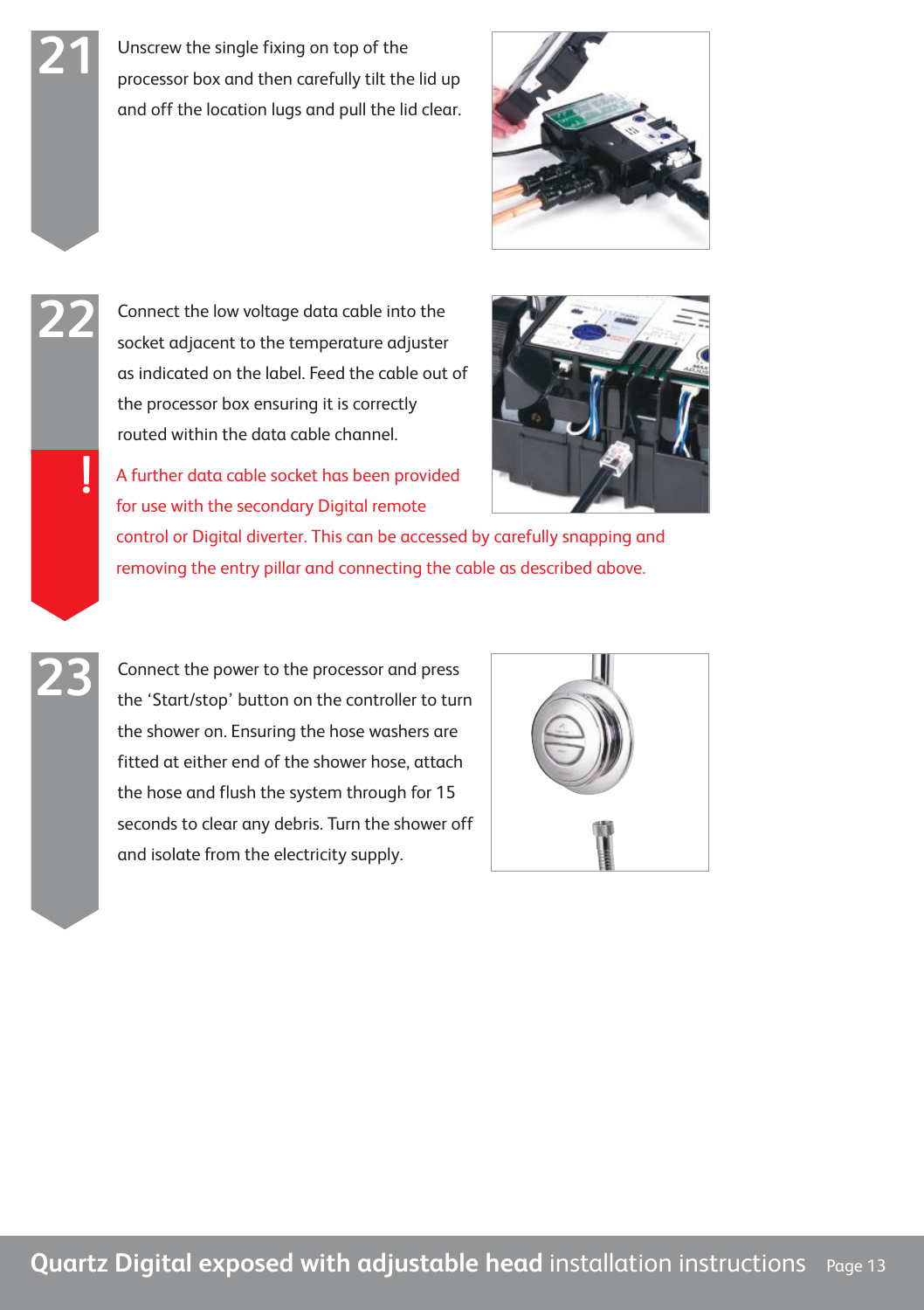24 Thread the shower hose through the hose<br>restraint.



Ensuring the hose washer is in the correct position, depress the anti-swivel locking button on the handset and secure the handset to the hose, then place the handset into the handset holder.

**25**

**26**



The Digital processors are supplied factory set with the flow rate at either 'NORMAL HP' or 'NORMAL GRAVITY' mode depending on which shower system has been ordered.

HP/COMBI PROCESSORS ON BALANCED HP SYSTEMS:

HP/Combi Digital processors fitted to balanced

high pressure systems may be set to 'NORMAL HP', or for water economy, 'ECO' modes.

HP/COMBI PROCESSORS ON COMBINATION BOILER SYSTEMS: For HP/Combi Digital processors installed on combi boiler systems, for optimum performance we recommend setting the flow rate to the 'COMBI' mode.

N.B. The 'ECO' flow rate mode should not be selected for shower systems fitted to combination boilers.

GRAVITY PUMPED PROCESSORS: Gravity Pumped Digital processors fitted to gravity systems may be set to 'NORMAL GRAVITY', or for water economy, 'ECO' flow rate modes. WHEN MAKING ANY ADJUSTMENT TO THE PROCESSOR SETTINGS THE POWER MUST BE ISOLATED. **!**

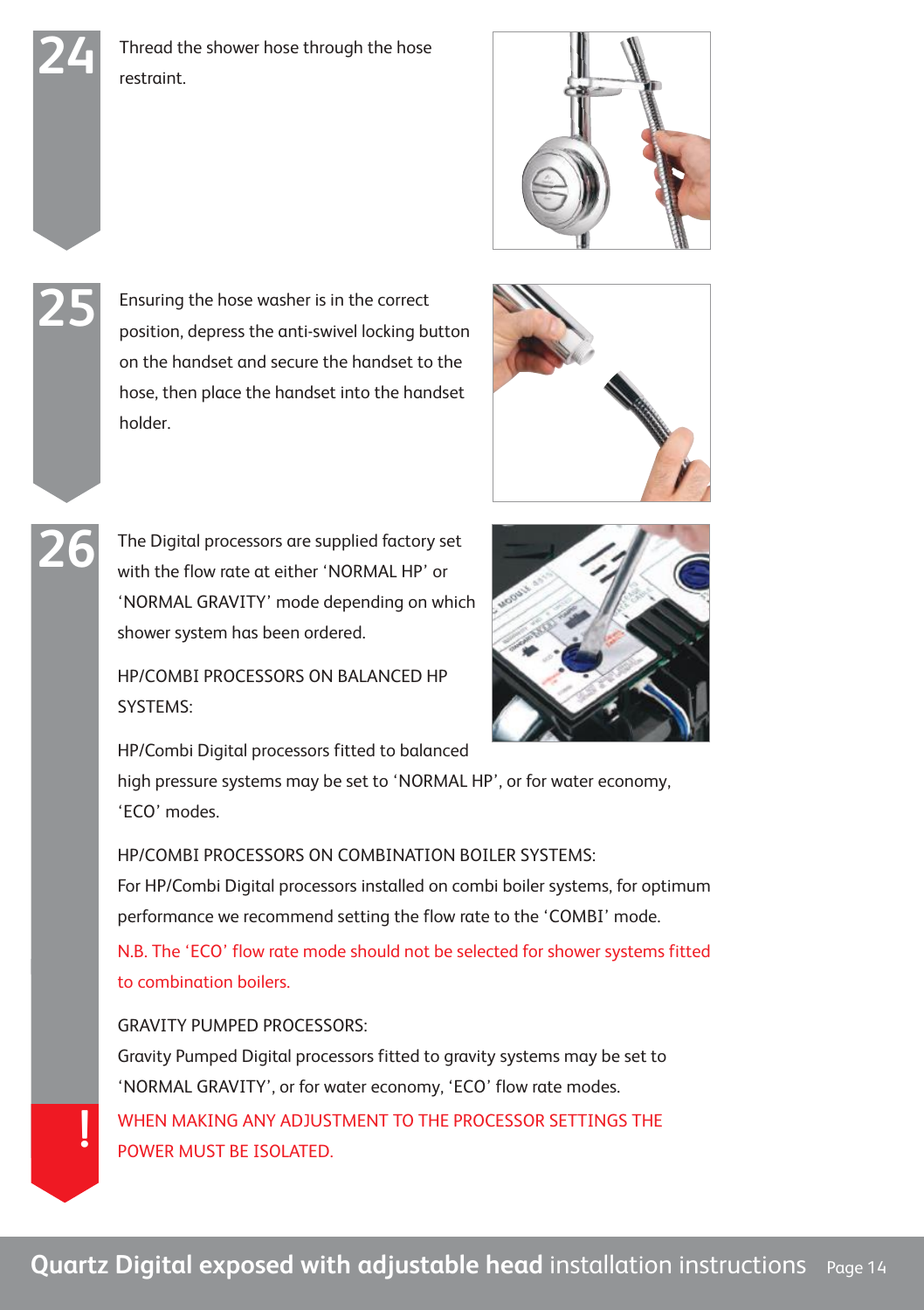**27 Re-instate the electricity supply to the Digital processor. Press the 'Start/stop'** button on the controller to turn the shower on.

Run the shower at maximum temperature (factory pre set to 45°C). If required, maximum temperature adjustment can be made with a flat bladed screwdriver using the 'MAX TEMP ADJUSTMENT' control as indicated. When the temperature has been set to the desired position, carefully replace the Digital processor lid and secure the fixing hand tight only.

**28**

**!**



Site conditions can affect temperature settings, installer to adjust as required. ALL COPPER PIPE WORK MUST BE CROSS-BONDED AND CONNECTED TO A RELIABLE EARTHING POINT.